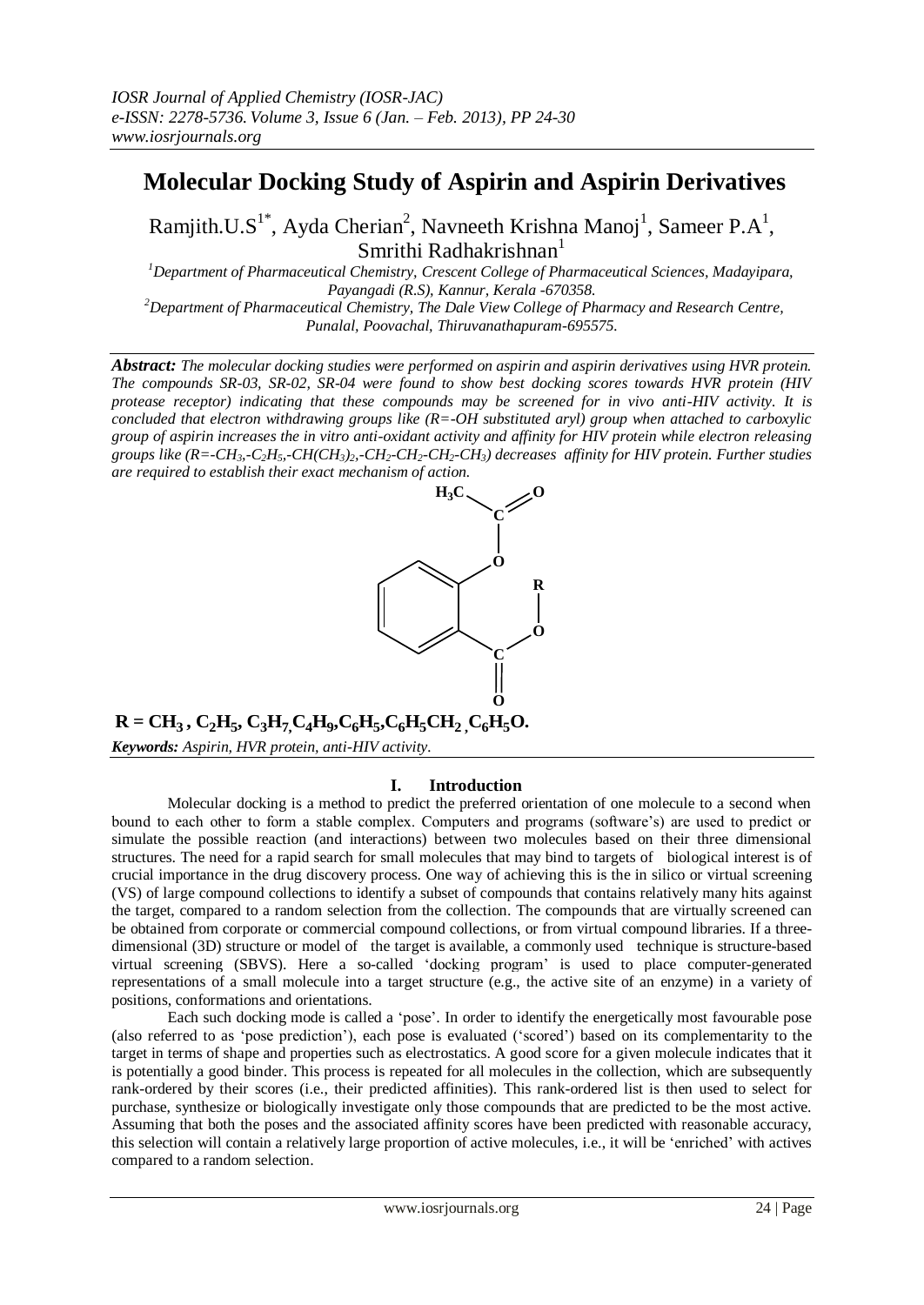**POSING-** The process of determining whether a given conformation and orientation of a ligand fits the active site. This is usually a fuzzy procedure that returns many alternative results.

The 2 stages of docking include:

- Pose generation- Place the ligand in the binding site.
- Pose selection- Determine the proper pose.

**SCORING-** The pose score is a measure of the fit of a ligand into the active site. Scoring during the posing phase usually involves simple energy calculations (electrostatic, van der Waals, ligand strain). Further rescoring might attempt to estimate more accurately the free energy of binding (delta G and therefore  $K_A$ ) perhaps including properties such as entropy and solvation.

#### **HOW DOCKING IS DONE-**

Typically, types of file or input are needed; one for the ligand/small molecule and another one for the target/receptor. The ligand or small molecule can be built using suitable software or taken from available databases. The protein or receptor's structure can either be downloaded from several databases, for example protein databank (it can be built based on a template using softwares with amino acids/biopolymer construction features (called homology modelling). The success of a program mainly depends on two components:

- The search algorithm
- The scoring function

#### **The Search Algorithm-**

The search algorithm is a process where all possible conformations and orientations of the complex (the paired ligand and protein) in a space (the binding site of interest) are being searched. If the ligand is flexible, then the program will calculate the energy for each rotations made of each and every rotatable bonds it can find. The same goes for the protein/receptor. For each and every rotation of the side chain of the amino acids (in the binding site), the program will calculate the energy involved. Each energy value calculated will be presented as a "snapshot" of the pair.

In each of the snapshot, you will be able to see what kind of interactions are involved and which atoms are in contact or close proximity making any kinds of bonding such as hydrogen bonds, hydrophobic interactions and many more. Each of the "snapshots" of the pair or the complex is called the binding "pose". Search Algorithms Used-

Systematic Docking

- -Brute Force
	- -Fragmentation
- -Database
- Heuristic Docking -Monte Carlo -Genetic Algorithms -Tabu Search
- Simulations Docking
- -Molecular Dynamics
- -Gradient (Energy) Methods
- **The Scoring Function-**

. Molecular mechanics force field (physics based calculations) is used to estimate the energy of each pose. Each and every pose will come with an energy value and the scoring function of the program will rank the poses accordingly (normally in a descending manner). The lower (negative) the energy of the pose, the more stable the complex will be, and more likely the possibility of the binding will happen.

The scoring function is a process where the program takes a binding pose and gives a number to indicate the likelihood whether the binding interaction is favourable or not.

- $\triangleright$  Force Field based scoring function
- Energy of the interaction and internal energy of the ligand.
- Combination of: Van der Waals, Lennard Jones, electrostatic energy etc.
- E.g. D-Score, GoldScore, AutoDock, CHARMM.
- $\triangleright$  Empirical scoring functions
- Trying to reproduce experimental observed docking behaviours by means of formulas.
- Usually the sum of uncorrelated terms.
- E.g. LUDI, F-Score, SCORE, X-SCORE.
- $\triangleright$  Knowledge based scoring function
- Trying the deduce rules form experiments.
- E.g. Drug Score, PMF.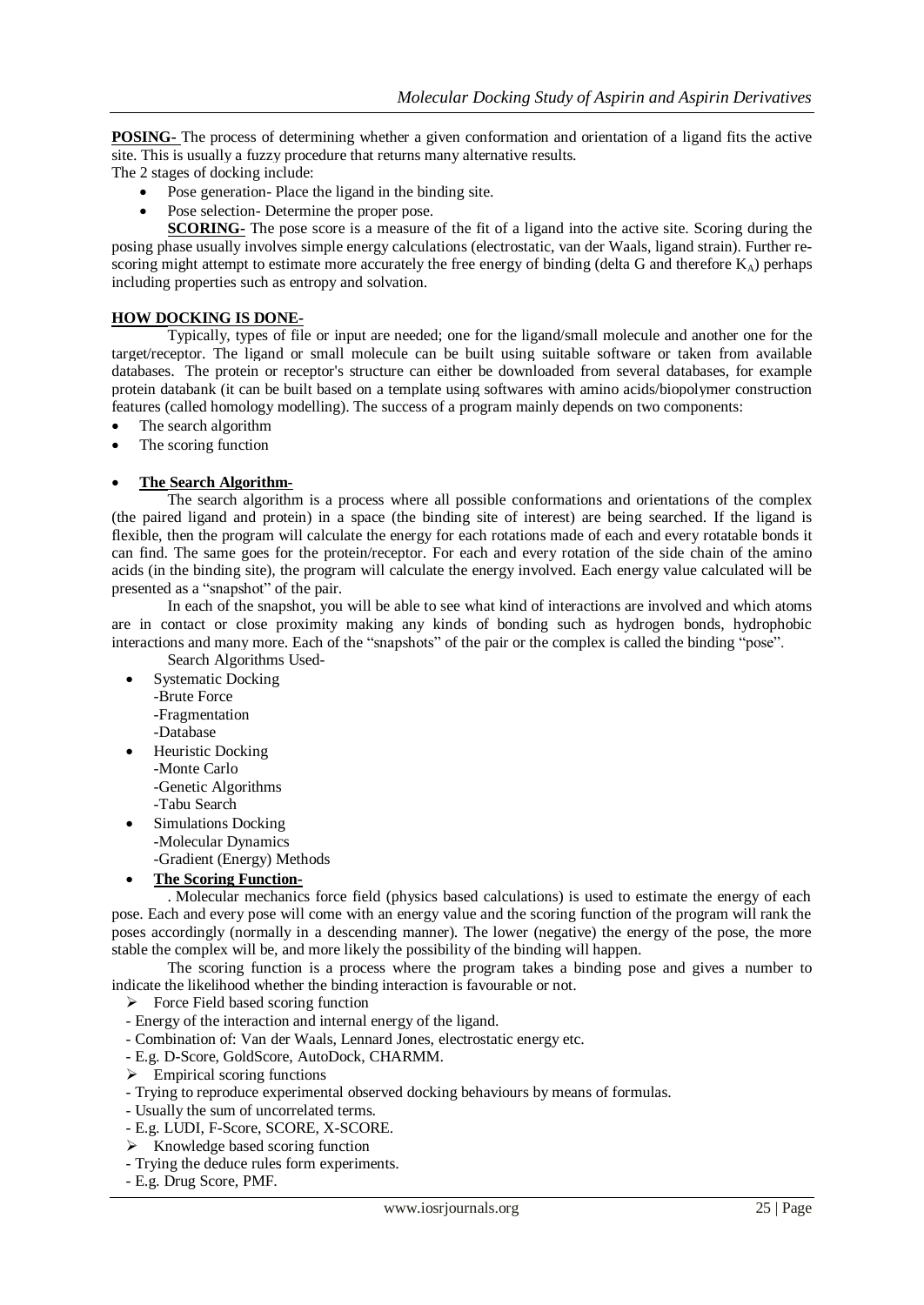- $\triangleright$  Geometrical scoring function
- Based on shape complementarity.
- E.g. Connelly Surface, Soft Belt Scoring.
- $\triangleright$  Consensus scoring function
- Hybrid versions



#### **APPLICATIONS**

Docking is most commonly used in the field of [drug design-](http://en.wikipedia.org/wiki/Drug_design)

Most drugs are smal[l organic](http://en.wikipedia.org/wiki/Organic_compound) molecules, and docking may be applied to:

- Hit identification Docking combined with a [scoring function](http://en.wikipedia.org/wiki/Scoring_functions_for_docking) can be used to quickly screen large databases of potential drugs [in silico](http://en.wikipedia.org/wiki/In_silico) to identify molecules that are likely to bind to protein target of interest.
- Lead optimization Docking can be used to predict in where and in which relative orientation a ligand binds to a protein (also referred to as the binding mode or pose). This information may in turn be used to design more potent and selective analogues.
- [Bioremediation](http://en.wikipedia.org/wiki/Bioremediation) Protein ligand docking can also be used to predict pollutants that can be degraded by enzymes.
- Prediction of biological activity.
- Binding site identification.
- Enzymatic reactions mechanisms.
- Protein engineering.
- Protein-protein or protein-nucleic acid interactions.
- Structure function studies.
- De-orphaning of a receptor. [1,2,3,4,5,6]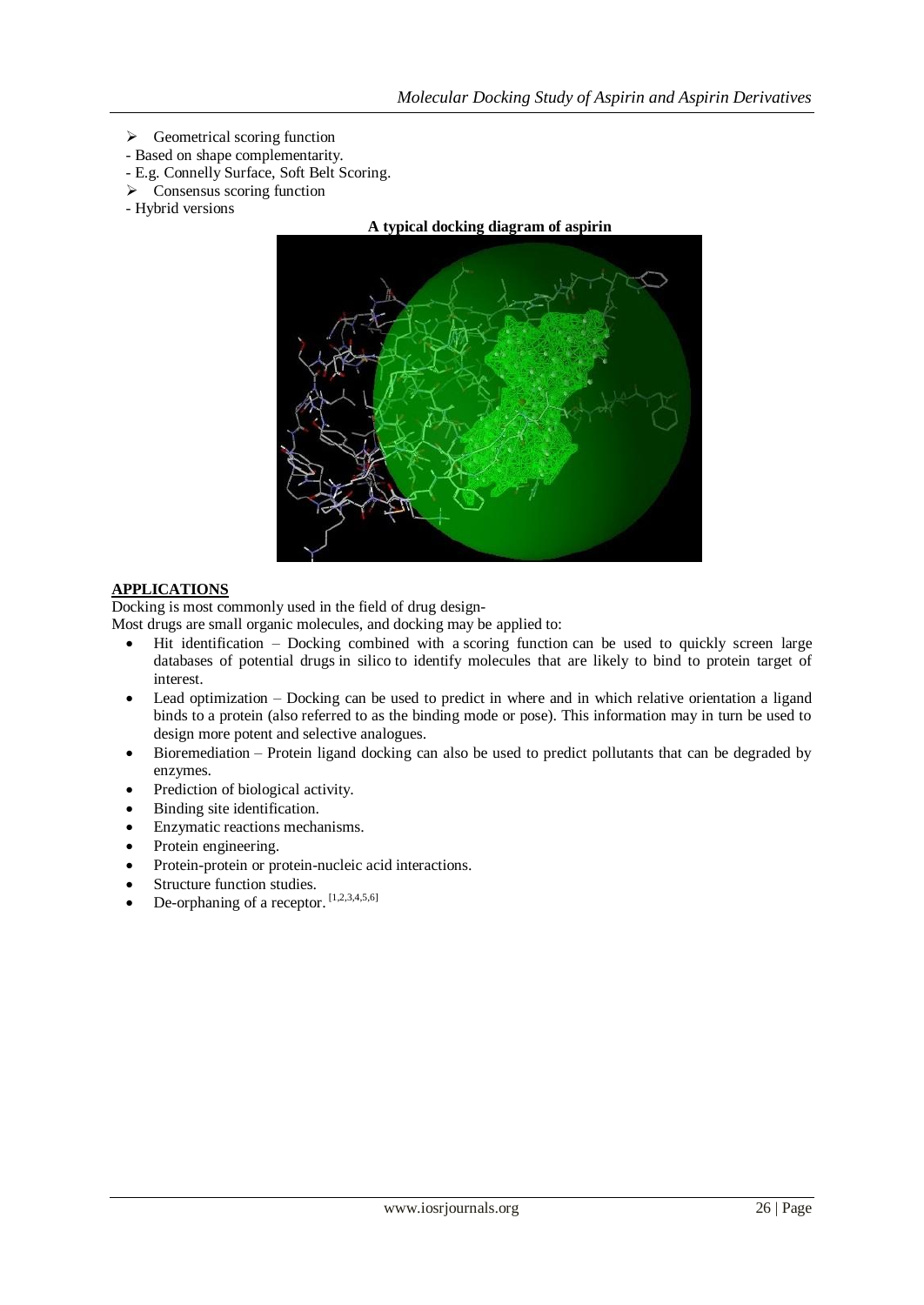## **Docking Study of Aspirin and Aspirin Derivatives**

Protein used for docking: 1HVR (HIV-1 protease)<sup>7</sup> Software used: MVD2010.4.0.

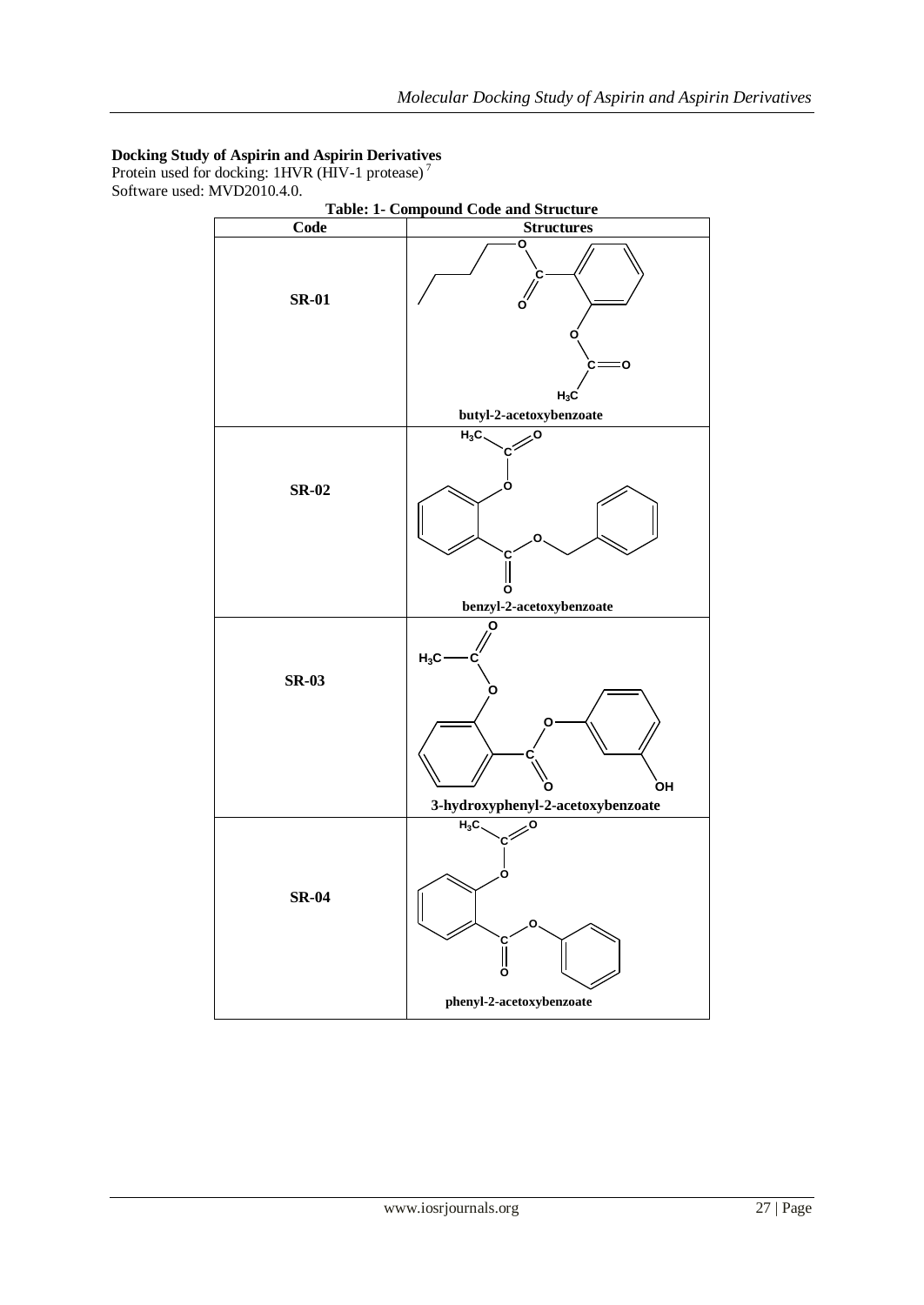

| Compound code | Molecular<br>dock score | <b>Hydrogen</b> bond<br>energy<br>(Kilo Joules) |
|---------------|-------------------------|-------------------------------------------------|
| Aspirin       | $-66.64$                | $-6.24$                                         |
| $SR-01$       | $-68.62$                |                                                 |
| <b>SR-02</b>  | $-89.44$                | $-2.50$                                         |
| <b>SR-03</b>  | $-99.07$                | $-7.17$                                         |
| $SR-04$       | $-84.27$                | $-2.12$                                         |
| $SR-05$       | $-73.24$                | $-1.24$                                         |
| SR-06         | $-71.05$                | $-5.33$                                         |
| <b>SR-07</b>  | $-71.43$                | $-1.25$                                         |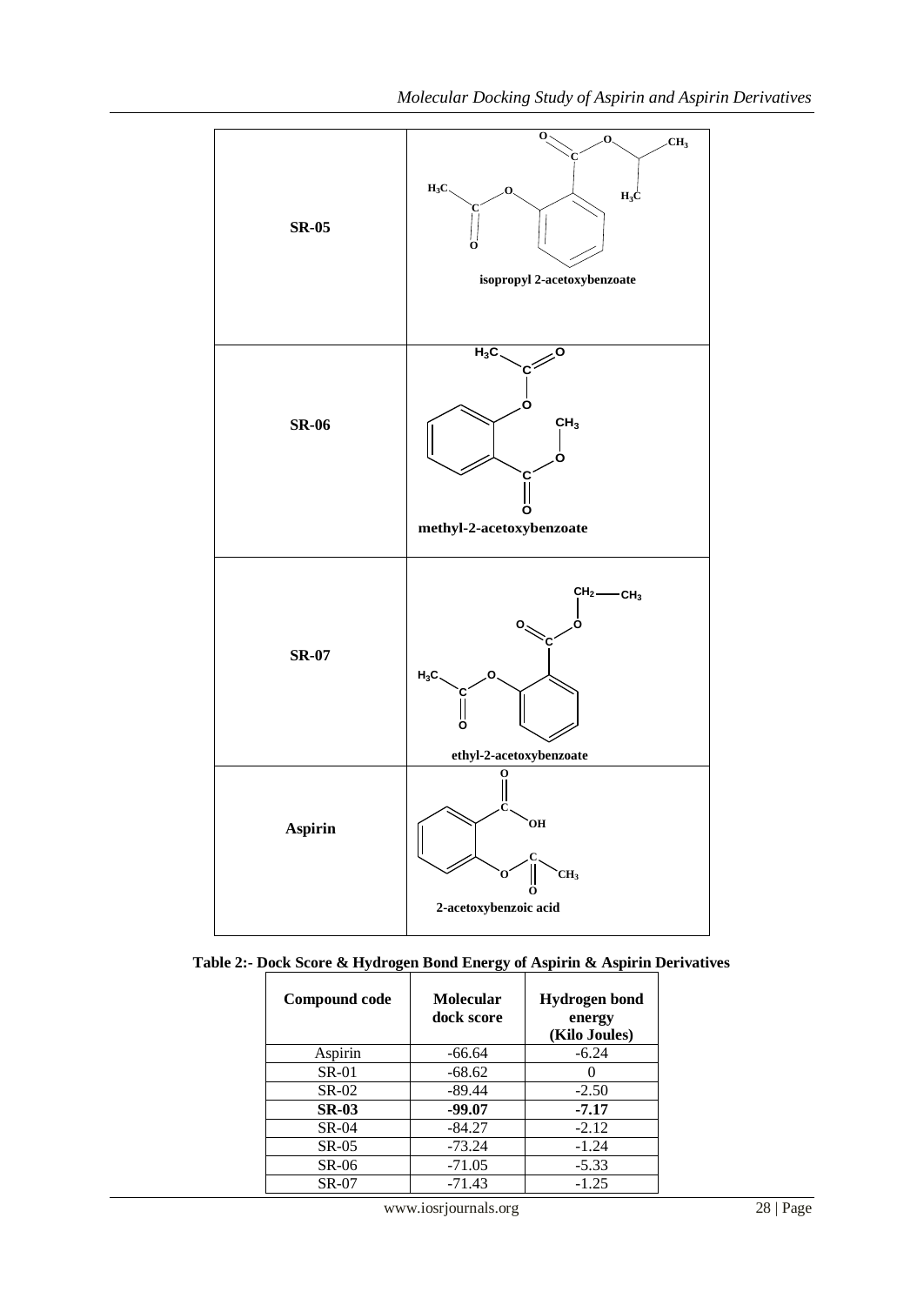

 **SR-01 SR-02**



**SR-03(Best docked structure with highest dock score and hydrogen bond energy)**



**Fig 2: Docking diagram of SR-03**

 **SR-04 SR-05 Fig 3: Docking diagrams of SR-04,SR-05**